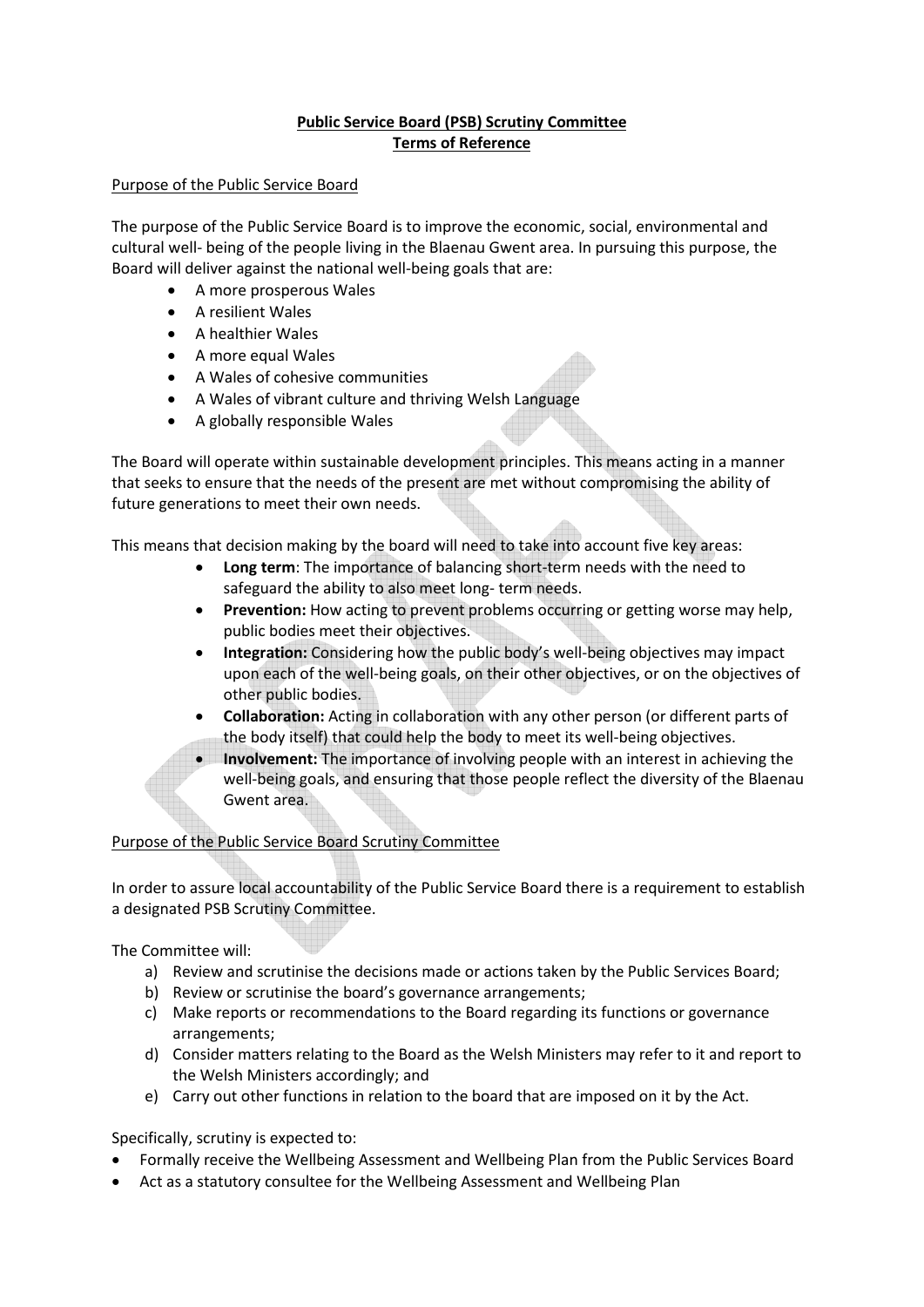• Review the Wellbeing Plan if directed to by the Welsh Minister (who has the power of referral but not approval)

In addition to these functions the Committee can also consider:

- The effectiveness of the Wellbeing Assessment
- The effectiveness of the Wellbeing Plan
- The effectiveness of performance measurement arrangements
- The level of commitment from individual partners to the work of the Public Services Board
- The effectiveness of the Public Services Board in communicating its work, objectives and outcomes to its stakeholders
- The effectiveness of the Public Services Board in addressing the issue of pooled funding to tackle priorities

To enable it to fulfil its scrutiny function the Scrutiny Committee will be provided with evidence in the form of:

- Draft assessment of local well-being
- Draft local well-being plan
- Copies of the final versions of both
- Annual reports

It is important to recognise that the Future Generations (Wales) Act only allows there to be scrutiny of the 'corporate body' of the PSB, and not the individual members. The legislation states:

# *"The committee can require any member of the board to give evidence, but only in respect of the exercise of joint functions conferred on them as a member of the board under this Act."*

The Scrutiny Committee can require any statutory member of the Board to give evidence, but only in respect of the exercise of joint functions conferred on them as a statutory member of the Board under the Act. This includes any person that has accepted an invitation to participate in the activity of the Board.

The Scrutiny Committee must send a copy of any report or recommendation it makes to the Welsh Ministers, the Commissioner and the Auditor General for Wales.

The Public Services Board scrutiny committee arrangements will be confirmed in the new Council term and reflected in the Constitution.

## Membership of the PSB Scrutiny Committee

The current Corporate Overview Scrutiny committee will act, in the interim until the new Council is formed in May 2017, as the Public Services Board Scrutiny Committee. The current make up of this Committee includes all of the Scrutiny Chairs and two Scrutiny Vice Chairs. It has been agreed for the remaining two Vice Chairs to be included on the Committee and to make the committee proportionally representative, an additional member from the Independent Group will also sit on the Committee for political balance.

The Committee Members are:

| <b>Cllr Malcolm Cross</b> | Corporate Overview Chair         |
|---------------------------|----------------------------------|
| Cllr Lisa Winnett         | Corporate Overview Vice Chair    |
| Cllr Keith Chaplin        | Corporate Overview Member        |
| <b>Cllr Garth Collier</b> | <b>Corporate Overview Member</b> |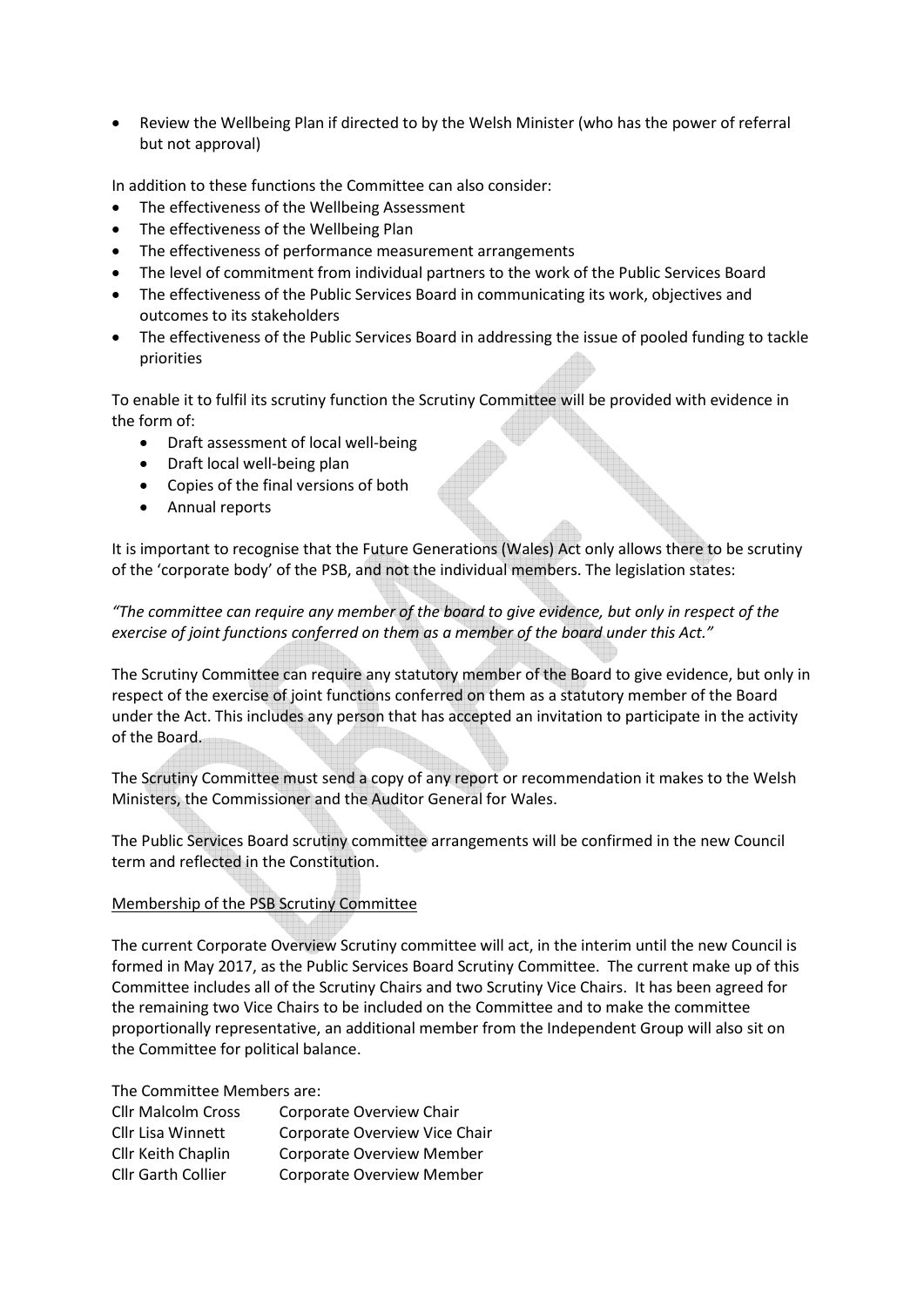| Cllr Keith Hayden           | <b>Corporate Overview Member</b>                                        |
|-----------------------------|-------------------------------------------------------------------------|
| <b>Cllr Richard Jones</b>   | <b>Corporate Overview Member</b>                                        |
| <b>Cllr Clive Meredith</b>  | <b>Corporate Overview Member</b>                                        |
| <b>Cllr Dennis Owens</b>    | <b>Corporate Overview Member</b>                                        |
| <b>Cllr Barry Sutton</b>    | <b>Corporate Overview Member</b>                                        |
| <b>Cllr David Wilkshire</b> | <b>Corporate Overview Member</b>                                        |
| <b>Cllr Bernard Willis</b>  | <b>Corporate Overview Member</b>                                        |
| Cllr John Morgan            | Corporate Overview Member / Education, Active Living and Learning Chair |
| <b>Cllr Peter Baldwin</b>   | Education, Active Living and Learning Vice Chair                        |
| <b>Cllr Malcolm Dally</b>   | Corporate Overview Member / Environment, Economy and Infrastructure     |
|                             | Chair                                                                   |
| <b>Cllr Brian Scully</b>    | Environment, Economy and Infrastructure Vice Chair                      |
| <b>Cllr Nigel Daniels</b>   | Corporate Overview Member / Social Services Chair                       |
| Cllr Bob Pagett             | Social Services Chair / Social Services Vice Chair                      |
| <b>Cllr Mark Holland</b>    | Independent Member                                                      |

### Chairing the PSB Scrutiny Committee

The PSB Scrutiny Committee meetings will be chaired by the chair of the Corporate Overview Scrutiny Committee.

### Timings of Meetings

The meetings of the PSB Scrutiny Committee will be established within the current cycle of the Public Service Board in order to meet monitoring and reporting arrangements.

### Rules of Procedure

The PSB Scrutiny Committee will follow the scrutiny committee arrangements as set out in the constitution. The PSB Scrutiny Committee will operate in the same way as other Council Scrutiny Committees but will hold the PSB to account rather than the Executive Committee. Arrangements for pre meetings and post evaluation meetings will be established as part of the committee arrangements.

Quorum will be a quarter of the membership or 5 members.

The scrutiny procedure rules, 'call in' processes and arrangements for declarations of interest will apply to all meetings of the PSB Scrutiny Committee.

The Committee is able to establish task and finish groups to undertake specific time bound work and any Member may sit on these groups if they have a specific interest or knowledge and are invited to do so, as long as there are no prejudicial interests.

#### Recommendations to PSB

When the PSB Scrutiny Committee makes a recommendation to the PSB the Chair of the Committee will attend the next meeting of the PSB to present the reasons for the Scrutiny recommendation. The PSB is to consider all recommendations made by the PSB Scrutiny Committee and to provide a response to a future Scrutiny Committee meeting. The response needs to identify whether the recommendation has been accepted, rejected or accepted in part and the reasons for the decision. Where a recommendation has been accepted in part or rejected the relevant PSB Member will be